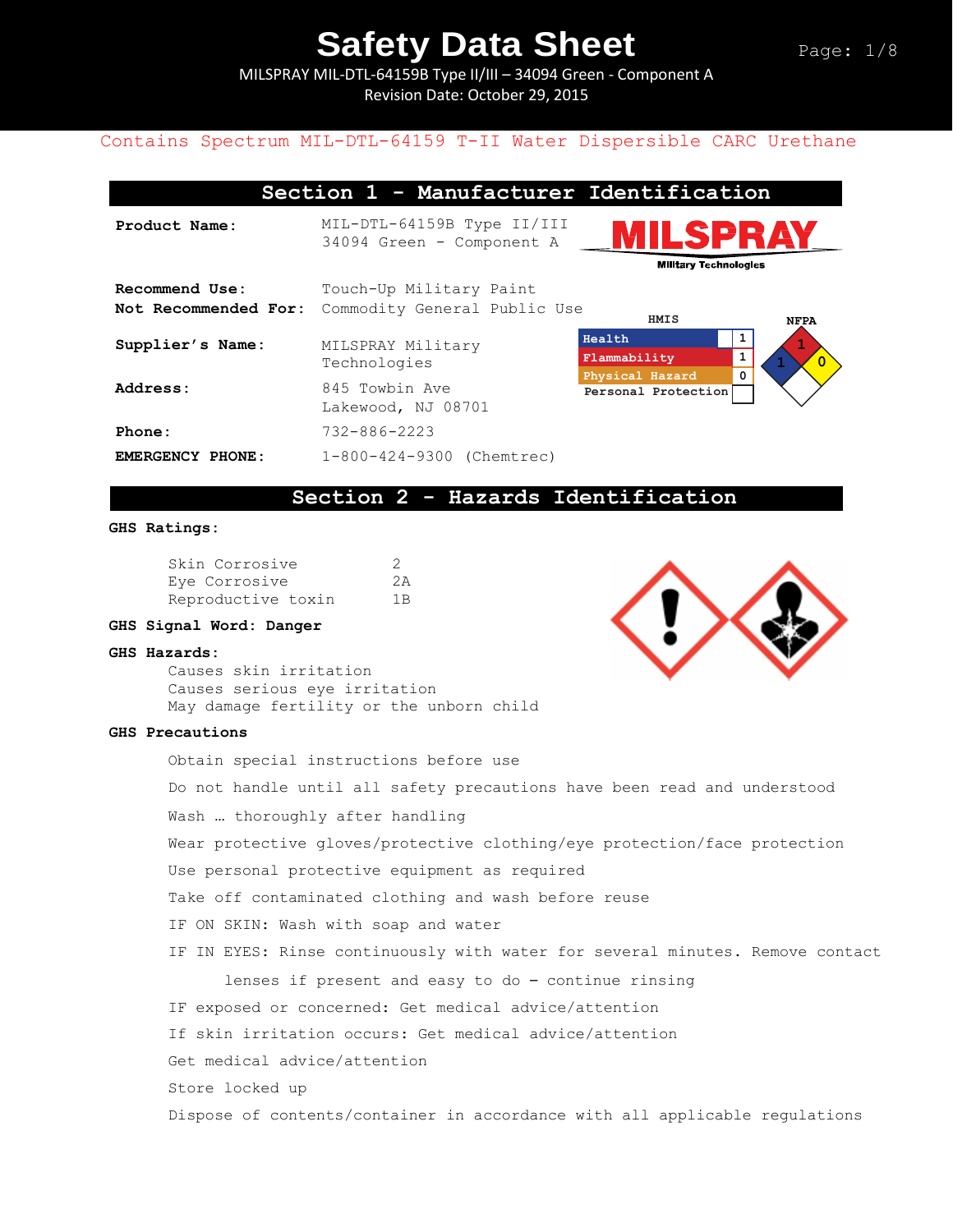MILSPRAY MIL-DTL-64159B Type II/III – 34094 Green - Component A Revision Date: October 29, 2015

## **Section 3 - Composition/Information on Ingredients**

| Chemical                                       | CAS No.          | Weight<br>Percent |
|------------------------------------------------|------------------|-------------------|
| Water                                          | $7732 - 18 - 5$  | $40 - 50$ %       |
| Trade Secret                                   |                  | $10 - 20$ %       |
| Polymeric condensate of urea &<br>formaldehyde | $9011 - 05 - 6$  | $5 - 10$ %        |
| n-Methyl-2-Pyrrolidone                         | $872 - 50 - 4$   | $1 - 5%$          |
| Ethene, Homopolymer                            | $68441 - 17 - 8$ | $1 - 5%$          |
| Inorganic Metal Oxide                          | $20344 - 49 - 4$ | $1 - 5%$          |
| Green Chromium (III) Oxide                     | $1308 - 38 - 9$  | $1 - 5%$          |

#### **Section 4 - First Aid Measures**

**EYE CONTACT:** Flush eyes gently with water shile holding eyelids apart. If symptoms persist or if there is any visual difficulty, seek immediate medical attention.

**SKIN CONTACT:** Remove contaminated clothing. Wash exposed area with soap and water. If symptoms persist, seek medical attention. Launder clothing before reuse.

**INHALATION:** If symptoms develop, move individual away from exposure and into fresh air. If symptoms persist, seek medical attention. If breathing is difficult, administer oxygen. Keep person warm and quiet; seek immediate medical attention.

**INGESTION:** Seek medical attention. If individual is drowsy or unconscious, do not give anything by mouth; place individual on the left side with the head down. Contact a physician, medical facility, or poison control center for advice about whether to induce vomiting. If possible, do not leave individual unattended.

**NOTE TO PHYSICIAN:** Preexisting disorders of the following organs (or organ systems) may be aggravated by exposure to this material: lung (ie; asthma-like conditions), skin (redness or rash-like symptoms, irritation)

#### **Section 5 - Fire Fighting Measures**

**FLASH POINT:** 95C (203F) **LEL:**1.00 **UEL:** 10.00

**SUITABLE EXTINGUISHING MEDIA:** Use water, foam, Carbon Dioxide, or Dry Chemical fire fighting apparatus.

**UNUSUAL FIRE & EXPLOSION HAZARDS:** This water based solution in non-flammable however, in a fire situation vapors that are heavier than air and may travel along the ground or be moved by ventilation and ignited by heat, pilot lights, other flames, or other ignition sources at locations distant from material handling area. Never use welding or cutting torch on or near containers even when empty, as product and/or product residue can ignite explosively

**SPECIAL FIRE FIGHTING PROCEDURES:** Treat all fires as chemical in nature. The use of water may be suitable as an extinguishing media, but will be helpful in keeping adjacent containers cool. Avoid spreading burning liquid with Water used for cooling purposes.

**UNSUITABLE EXTINGUISHING MEDIA:** Not available.

**PRODUCTS OF COMBUSTION:** May form oxides of carbon, and nitrogen.

**PROTECTION OF FIREFIGHTERS:** Firemen and emergency responders: wear full turnout gear or Level A equipment, including positive-pressure, self-contained breathing apparatus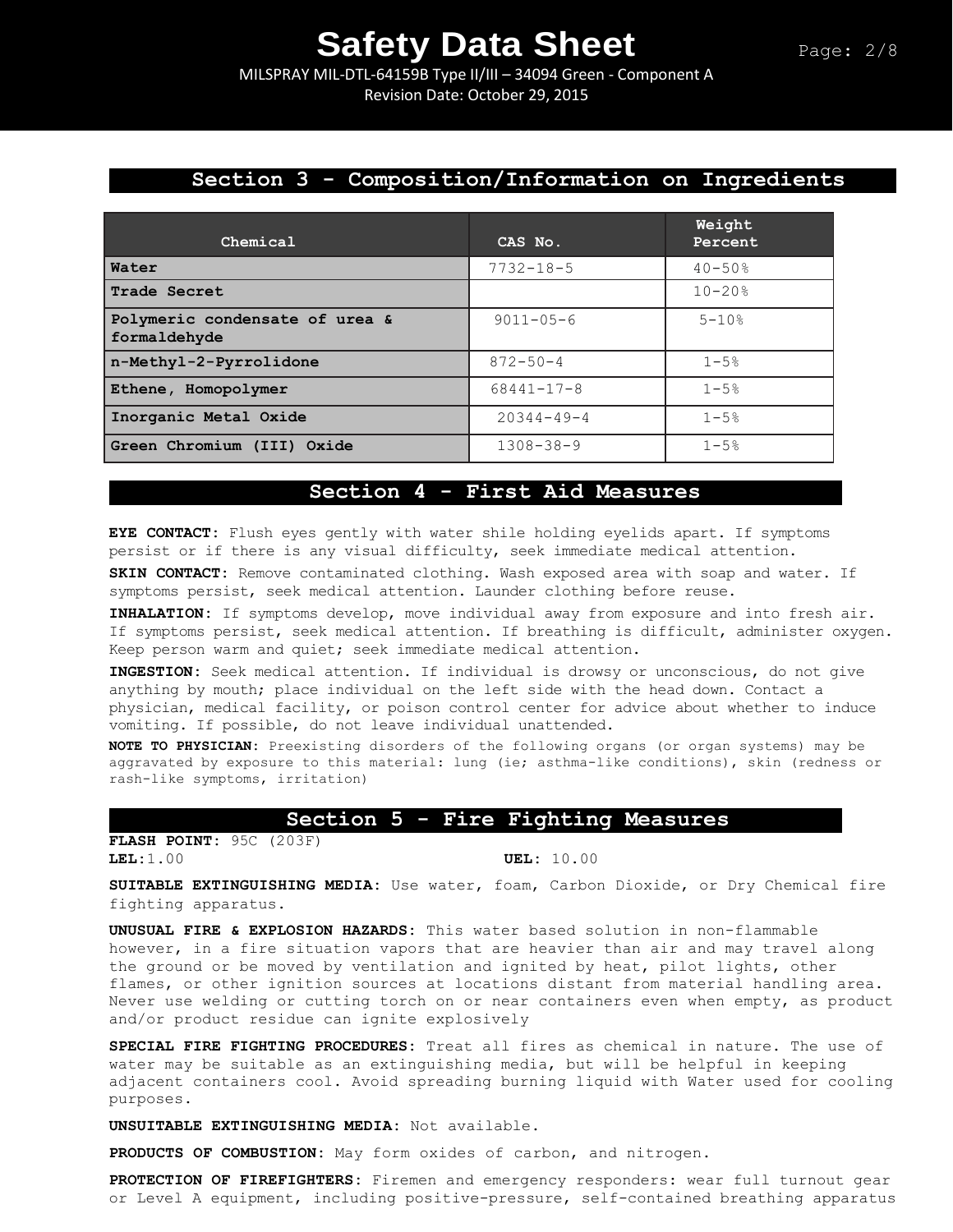MILSPRAY MIL-DTL-64159B Type II/III – 34094 Green - Component A Revision Date: October 29, 2015

(SCBA), and chemical resistant personal protective equipment. Refer to the personal protective equipment section of this MSDS.

**NFPA 704:** Health = 1 Flammability = 1 Instability = 0

### **Section 6 - Accidental Release Measures**

**PERSONAL PRECAUTIONS:** Not available.

**ENVIRONMENTAL PRECAUTIONS:** Stop spill at source, and prevent material from entering drains, sewers, streams or other bodies of water.

**METHODS OF CONTAINMENT:** Dike spill area with suitable absorbant material or chemical booms to limit spreading.

**SPILL AND LEAK PROCEDURES:** Spill supervisor - Ensure cleanup personnel wear all appropriate Personal Protective Equipment (PPE), including respiratory protection. Remove all ignition sources. Keep nonessential personnel away from the contaminated area.

#### **METHODS OF CLEAN-UP:**

**Small Spills:** Ventillate area, and keep sources of ignition and hot metal surfaces isolated from the spill . Absorb liquid using vemiculite, sawdust, speedy-dry, or other suitable floor absorbant material. Use only non-sparking tools to collect and transfer to a suitable container for disposal in accordance with local, and federal regulations.

**Large Spills:** Eliminate all ignition sources, and ventilate area. Persons not wearing protective wequipment should be excluded from area of spill until clean-up has been completed. Stop spill at source, and prevent material from entering drains, sewers, streams or other bodies of water. Dike spill area with suitable absorbant material or chemical booms to limit spreading. If run-off occurs, notify authorities as required. Pump or vacuum transfer spilled product to clean containers for recovery. Absorb unrecoverable product, and transfer contaminated absorbent, soil and other materials to containers for disposal in accordance with local, state, and federal regulations. Note; use only non-sparking equipment to clean up spills.

**OTHER INFORMATION:** Not available.

# **Section 7 - Handling and Storage**

**HANDLING**: Wear all appropriate Personal Protective Equipment (PPE). Wear respiratory protection or ensure adequate ventilation at all times as vapors can accumulate in confined or poorly ventilated areas. Use the product in a manner which minimizes splashes and/or the creation of dust. Keep containers dry and closed when not in use. Do not handle or store material near heat, sparks, open flames, or other sources of ignition. Sufficiently ground container when transferring material from one container to another.

Emergency eyewash fountains and safety showers should be available in the immediate vicinity of potential exposure. Sudden release of hot organic chemical vapors or mists from process equipment operating at elevated temperatures and pressures, or sudden ingress of air into vacuum equipment, may result in ignitions without the presence of obvious ignition sources. Any use of this product in elevated temperature, pressurized, or vacuum process should be thoroughly evaluated to establish and maintain safe operating conditions.

**STORAGE:** Store this material in tightly sealed original containers only, in a segregated area with adequate ventilation to prevent a build-up of "fumes" that could pose a safety hazard with regard to personal exposure and fire. Keep all sources of ignition away from storage area, and store material at temperatures between 50 to 80 degrees F.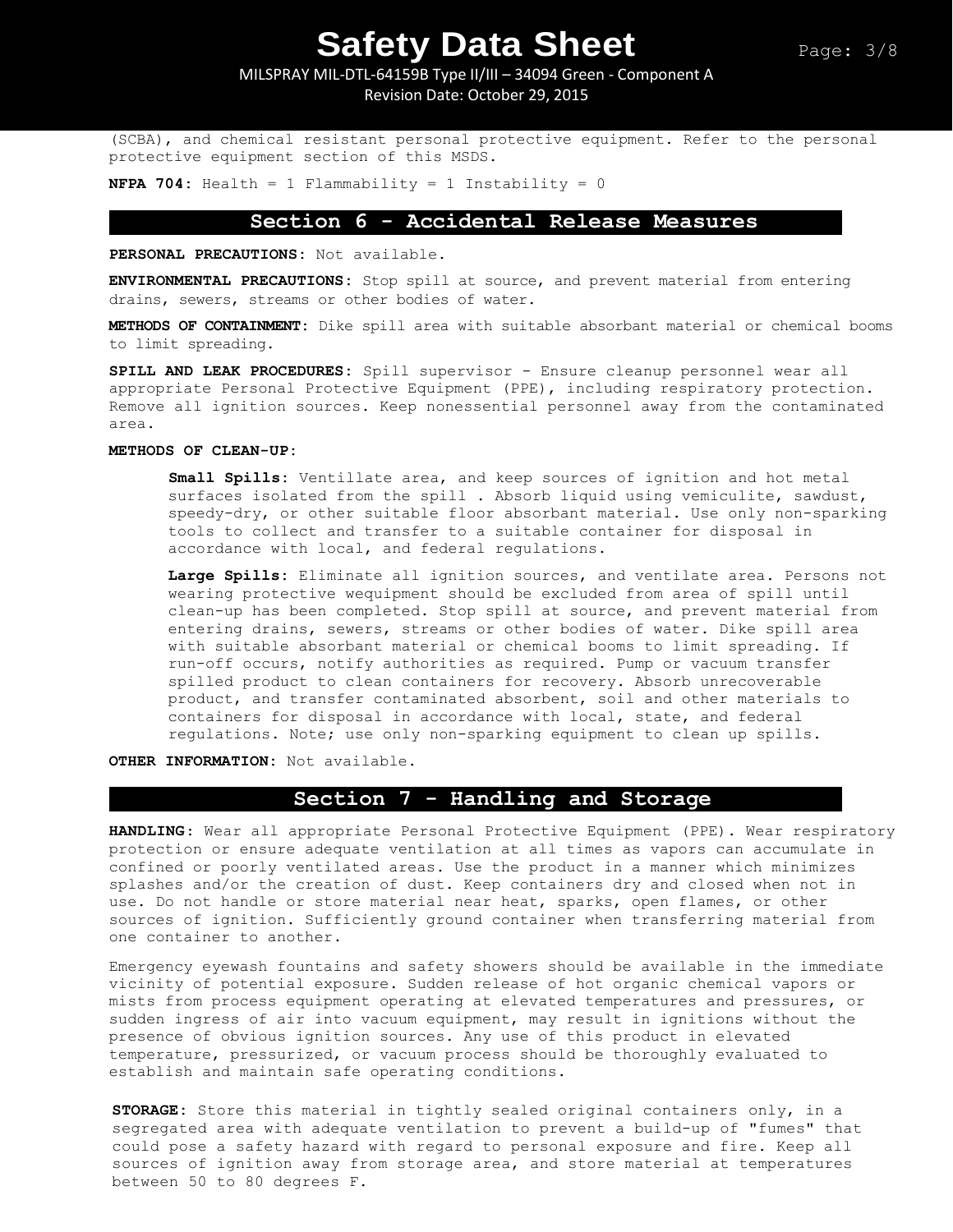MILSPRAY MIL-DTL-64159B Type II/III – 34094 Green - Component A Revision Date: October 29, 2015

# **Section 8 - Exposure Controls/Personal Protection**

| Chemical                                       | <b>OSHA</b><br><b>Exposure Limits</b> | <b>ACGIH</b><br>Exposure<br>Limits     |
|------------------------------------------------|---------------------------------------|----------------------------------------|
| Water                                          | OELs not<br>established               | OELs not<br>established                |
| Trade Secret                                   |                                       |                                        |
| Titanium Dioxide                               | PEL $15mg/m3$ - TWA<br>(total dust)   | $TLV$ 10mg/m3 -<br>TWA<br>(total dust) |
| Polymeric condensate of<br>urea & formaldehyde | OELs not<br>established               | OELs not<br>established                |
| n-Methyl-2-Pyrroliodone                        | OELs not<br>established               | OELs not<br>established                |
| Ethene, Homopolymer                            | OELs not<br>established               | OELs not<br>established                |
| Inorganic Metal Oxide                          | OELs not<br>established               | OELs not<br>established                |
| Green Chromium (III) Oxide                     | OELs not<br>established               | OELs not<br>established                |

**ENGINEERING CONTROLS:** Ensure that any processing ovens are vented to prevent the introduction of fumes into the workplace, and to prevent a build up of fume within the oven. Use only explosion proof equipment, and ground containers and transfer equipment. Use only chemically resistant transfer equipment, and measuring containers.

**RECOMMENDED VENTILATION:** General mechanical ventilation may be sufficient to keep product vapor concentrations within specified time-weighted averages. If general ventilation proves inadequate to maintain safe vapor concentrations, supplemental local exhaust may be required.

**EYE PROTECTION**: The use of safety glasses, chemical goggles, and/or face shields are recommended to safeguard against potential eye contact, irritation, or injury. The availability of eye wash stations when using this product is highly recommended.

**SKIN PROTECTION:** The use of chemical resistant gloves is recommended to prevent repeated or prolonged contact with the skin. Wear impervious clothing and boots. The use of chemical aprons is advised when working with and/or transferring these materials. The availability of safety showers in work areas is recommended.

**RESPIRATORY PROTECTION**: If workplace exposure limits of product or any component is exceeded, the use of a NIOSH/MSHA respirator will be necessary. In general the use of an organic vapor cartridge with a dust/mist pre-filter will be sufficient. In the absence of proper environmental controls, a NIOSH/MSHA approved air supplied respirator is advised.

**HYGIENE:** Not available.

**CONTAMINATED EQUIPMENT:** Dispose of the waste in compliance with all Federal, state, regional, and local regulations.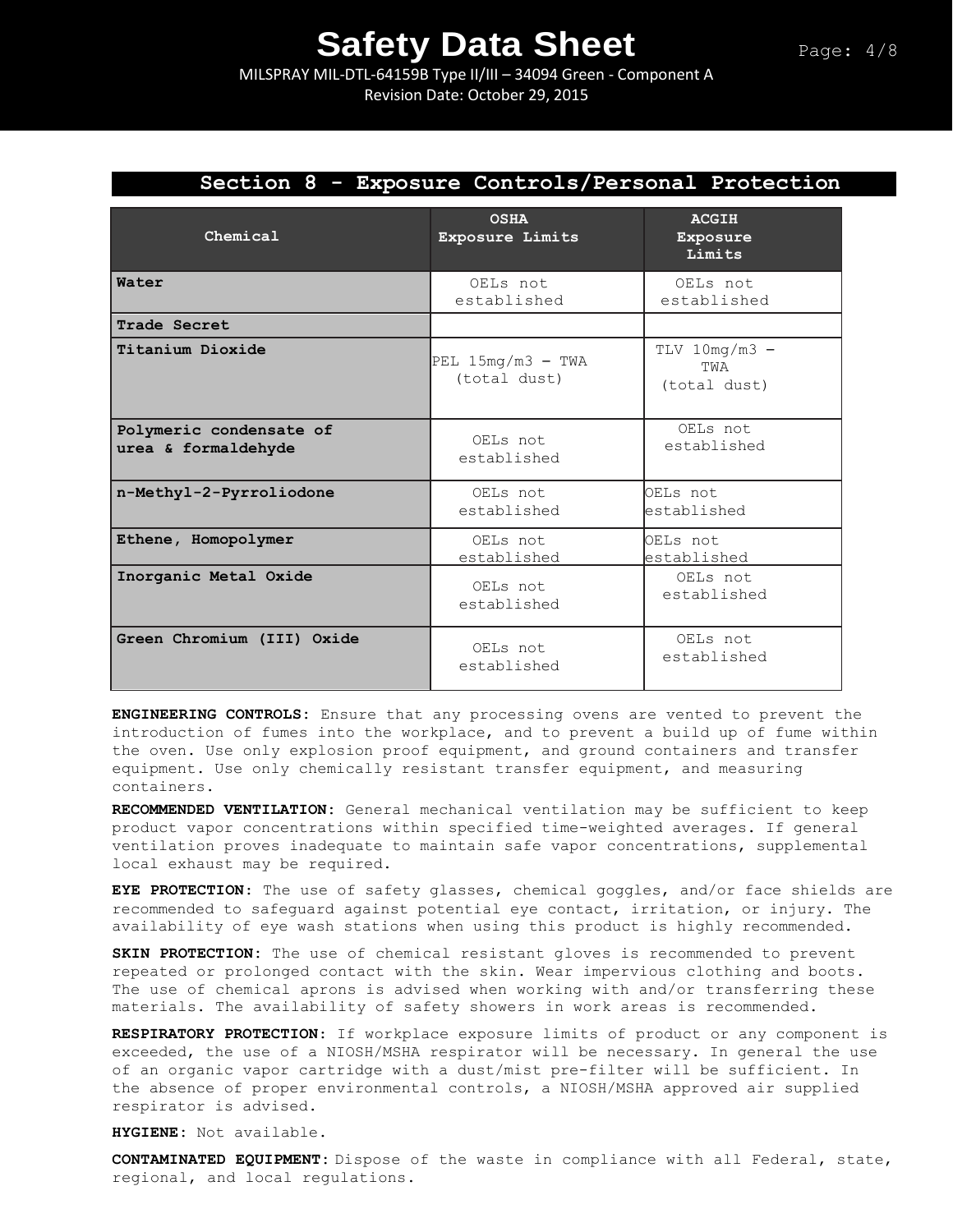MILSPRAY MIL-DTL-64159B Type II/III – 34094 Green - Component A Revision Date: October 29, 2015

### **Section 9 - Physical and Chemical Properties**

**APPEARANCE:** Viscous liquid either colored or milky depending on product. **ODOR:** Strong solvent/ammonia type odor. **VAPOR DENSITY:** Heavier than air. **EVAPORATION RATE:** Slower than ether. **PHYSICAL STATE:** Liquid **% Volume Volatile:** 66.68 **Formula Lb/Gal:** 10.15 **Boiling Range:** 77 to 100C **Lbs VOC/Gallon Less Water:** 0.97 **Gms VOC/Liter Less Water:** 117 **pH:** Not available. **MELTING POINT/FREEZING POINT:** Not available. **FLASH POINT: 95°C (203°F) FLAMMABILITY:** Not available. **UPPER/LOWER LIMITS FLAMMABITLITY:** 10.00/1.00 **VAPOR PRESSURE:** Not available. **RELATIVE DENSITY:** 1.216 **SOLUBITLITY:** Not available. **PARTITION COEFFICICIENT:** Not available. **AUTO-IGNITION TEMPERATURE:** Not available. **DECOMPOSITION TEMPERATURE:** Not available. **VISCOSITY:** Not available. **VAPOR DENSITTY:** Heavier than air.

## **Section 10 - Stability and Reactivity**

**STABILITY:** Is stable

**CONDITIONS TO AVOID:** Not available.

**INCOMPATIBLE MATERIALS:** The following incompatibilities may exist with components of this product:Strong oxidizing agents. Acids, strong oxidizing agents. Alkali/base/caustic solutions, and heat.

**HAZARDOUS DECOMPOSITION PRODUCTS:** Thermal decomposition in the presence of air may yield the following; May form: aldehydes, carbon dioxide and carbon monoxide, ketones, organic acids. Oxides of carbon, such as carbon dioxide & carbon monoxide.

**POSSIBILITY OF HAZARDOUS REACTIONS:** Hazardous polymerization will not occur.

## **Section 11 - Toxicological Information**

**LIKELY ROUTES OF EXPOSURE:** Eye contact, Skin contact, Ingestion, and Inhalation **TARGET ORGANS:** Reproductive system and Skin.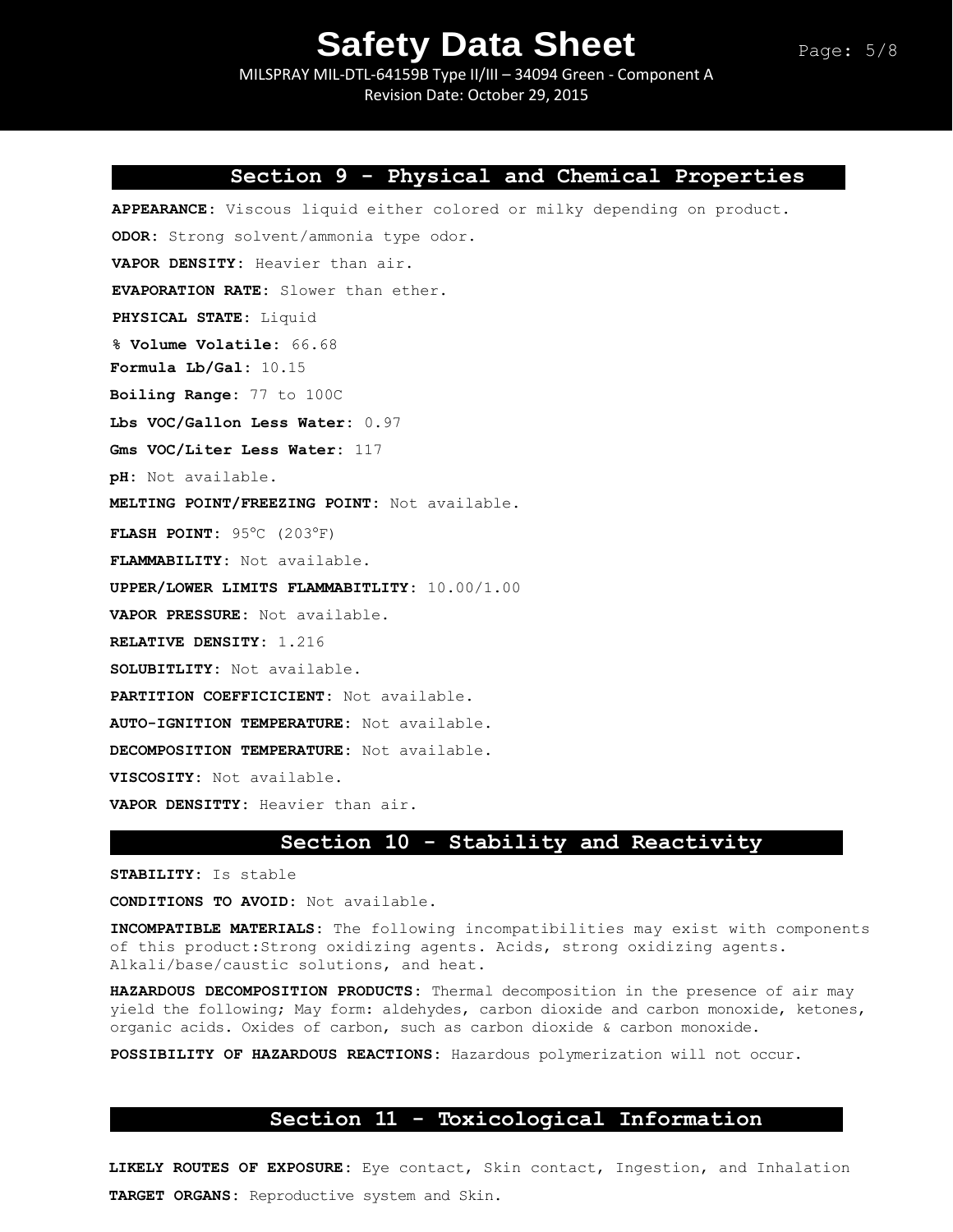### MILSPRAY MIL-DTL-64159B Type II/III – 34094 Green - Component A Revision Date: October 29, 2015

**EYE:** Can cause eye irritation. Symptoms include stinging, tearing, redness, and swelling of eyes.

**INHALATION:** Breathing of vapor or mist is possible. Breathing small amounts of this material during normal handling is not likely to cause harmful effects. Breathing large amounts may be harmful. Symptoms usually occur at air concentrations higher than the recommended exposure limits.

**SKIN:** May cause mild skin irritation. Prolonged or repeated contact may dry the skin. Symptoms may include redness, burning, drying and cracking of skin, and skin burns. Passage of this material into the body through the skin is possible, but it is unlikely that this would result in harmful effects during safe handling and use .

**Ingestion:** Swallowing small amounts of this material during normal handling is not likely to cause harmful effects. Swallowing large amounts may be harmful. This material can get into the lungs during swallowing or vomiting. This results in lung inflammation and other lung injury.

**MEDICAL CONDITIONS AGGRAVATED BY EXPOSURE:** Signs and symptoms of exposure to this material through breathing, swallowing, and/or passage of the material through the skin may include: mouth and throat irritation, stomach or intestinal upset, irritation of the nose, throat & airways, central nervous system depression, high blood sugar, coma.

**TARGET ORGAN EFFECTS:** This material shortens the time of onset or worsens the liver and kidney damage induced by other chemicals. Overexposure to this material has been suggested as a cause of the following effects in laboratory animals: mild, reversible liver effects, mild, reversible kidney effects, blood abnormalities.

**CANCER INFORMATION:** Based on the available information, this material cannot be classified with regard to carcinogenicity. This material is NOT listed as a carcinogen by the International Agency for Research on Cancer, the National Toxicology Program, or the Occupational Safety and Health Administration.

**DEVELOPMENTAL INFORMATION:** This material (or a component) may be harmful to the human fetus based on positive test results with laboratory animals. Case studies show that prolonged intentional abuse of this product during pregnancy can cause birth defects in humans.

**CHRONIC EFFECTS:** Contains trivalent chromium compounds. As noted by the American Conference of Governmental Industrial Hygenists (ACGIH) in their publication, "Documentation of the Threshold Limit Values", repeated and prolonged exposures to trivalent chromium compounds may cause delayed effects involving the respiratory system .

**CARCINOGENICITY:** The following chemicals comprise 0.1% or more of this mixture and are listed and/or classified as carcinogens or potential carcinogens by NTP, IARC, OSHA (mandatory listing), or ACGIH (optional listing) .

CAS Number-None, Description-N/A, %Weight-N/A, Carcinogen Rating-N/A

**MIXTURE TOXICITY:** Inhalation Toxicity LC50: 5mg/L

#### **COMPONENT TOXICITY:**

| Chemical               | LD50                                                             | LC50                         |
|------------------------|------------------------------------------------------------------|------------------------------|
| n-Methyl-2-Pyrrolidone | $\sqrt{Ocal}:$ 3,598 mg/kg<br>(Rat)<br>Dermal: 8g/kg<br>(Rabbit) | Inhalation:<br>$3mg/L$ (Rat) |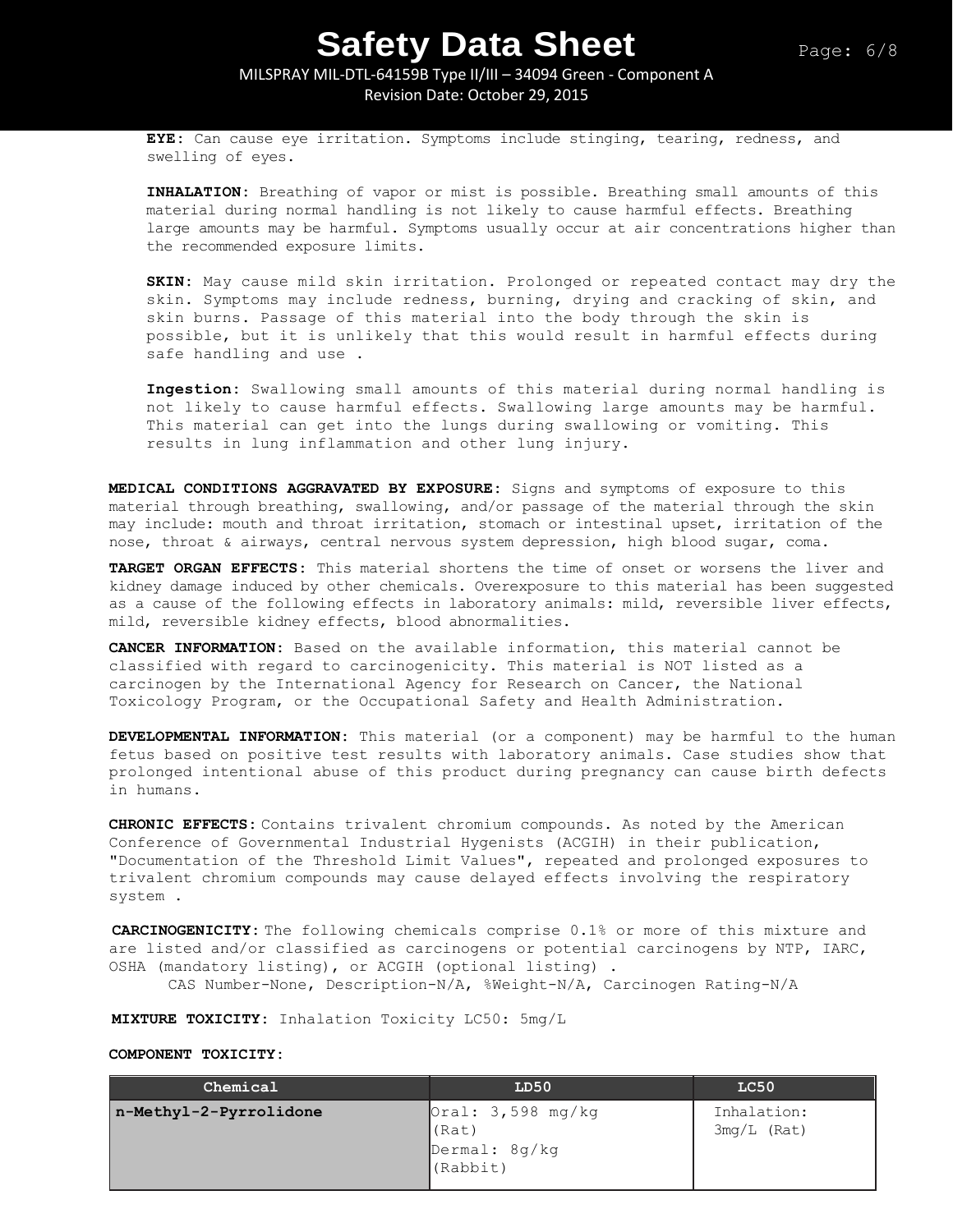MILSPRAY MIL-DTL-64159B Type II/III – 34094 Green - Component A Revision Date: October 29, 2015

### **Section 12 - Ecological Information**

**ENVIRONMENTAL EFFECTS:** Not available.

#### **Section 13 - Disposal Considerations**

As the US EPA, state, regional, and other regulatory agencies may have jurisdiction over the disposal of your facility's hazardous waste, it is incumbent upon you, the hazardous waste generator, to learn of and satisfy all the requirements which affect you. Dispose of the hazardous waste at a properly licensed and permitted disposal site or facility. Ensure conformity to all applicable hazardous waste disposal regulations.

The US EPA Hazardous Waste Numbers which follow are applicable to this unadulterated product if the product enters the "waste stream." Refer to Title 40 of the Code of Federal Regulations, Part 261 (40 CFR 261) . This part of the Code identifies solid wastes which are subject to regulation under various sections of the Code and which are subject to the notification requirements of Section 3010 of the Resource Conservation and Recovery Act (RCRA).

#### **Section 14 - Transport Information**

**DOMESTIC (USDOT):**

Proper Shipping Name: Non-Hazardous Water Base Paint Hazard Class: Not applicable. Packing Group: Not applicable.

## **Section 15 - Regulatory Information**

**State of California Safe Drinking Water and Toxic Enforcement Act of 1986 (Proposition 65):** WARNING! This product contains the following chemicals which are listed by the State of California as carcinogenic or a reproductive toxin:

872-50-4 n-Methyl-2-Pyrrolidone 1 to 5 % 13463-67-7 Titanium Dioxide 10 to 20 %

**Commonwealth of Massachusetts "Right to Know":** This product contains the following toxic or hazardous substances which appear on the Massachusetts Substance List:

```
Green Chromium (III) Oxide 1 to 5 %
n-Methyl-2-Pyrrolidone 1 to 5 %
Titanium Dioxide 10 to 20 %
```
**New Jersey Worker and Community Right To Know Hazardous Substance List:** The following substances appear on the New Jersey Right To Know Hazardous Substance List:

Green Chromium (III) Oxide 1 to 5% n-Methyl-2-Pyrrolidone 1 to 5 % Titanium Dioxide 10 to 20 %

**Commonwealth of Pennsylvania Worker and Community Right-To-Know Act:** This product contains the following chemicals which appear on the Pennsylvania Hazardous Substance List: